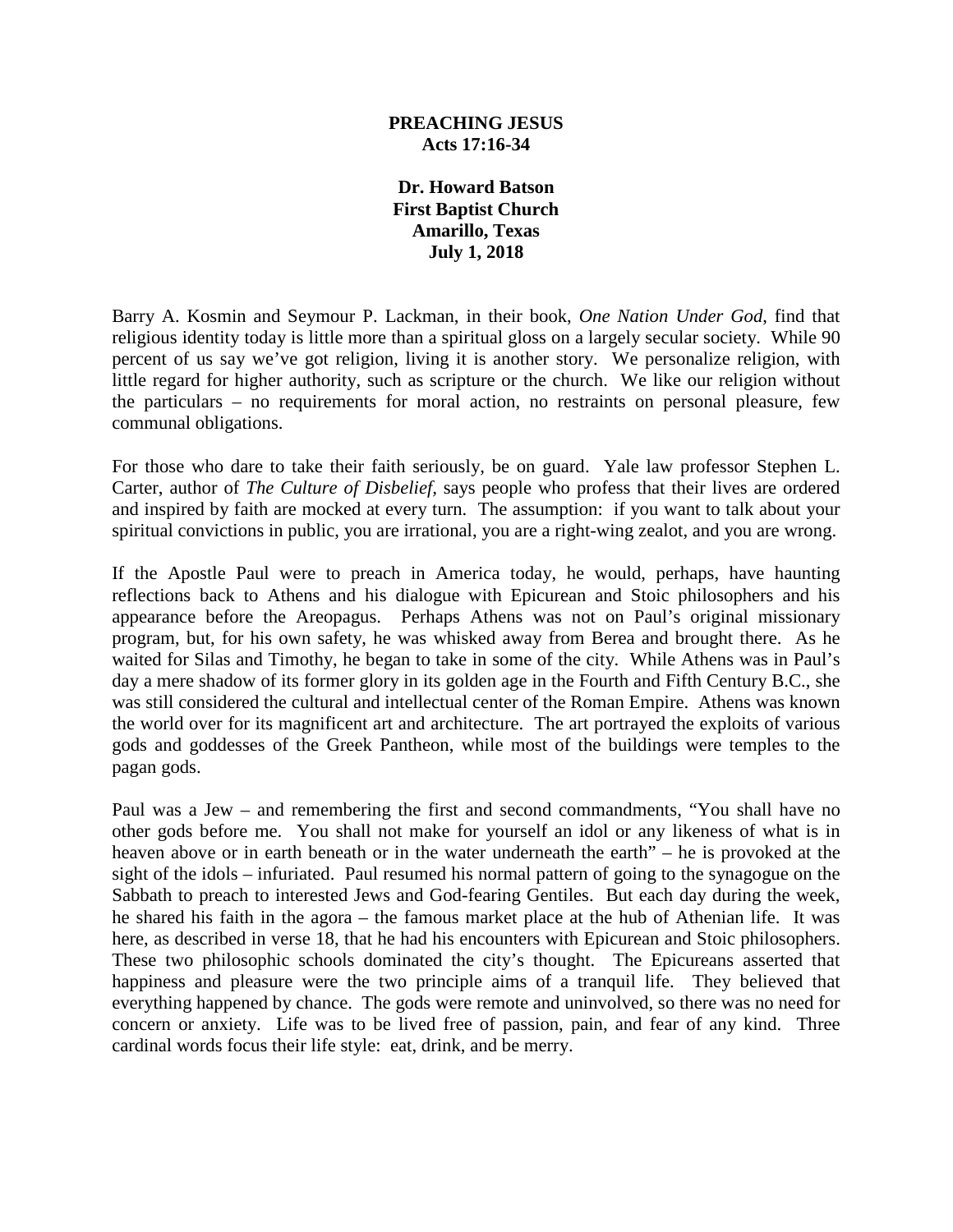The Stoics, like their founder Zeno, taught a way of life that could not possibly be more opposite than the Epicureans. For them, all of life was determined by the gods. It had to be lived according to the laws of nature, completely free of emotional involvement. The Stoic's goal was to accept nature and live in it without intensity. They were Pantheistic, seeing all as an expression of their gods.

They called Paul a babbler, a spermalogos – a seed speaker – which evoked images of a bird pecking indiscriminately at the seeds in a barnyard. They could not understand Paul's concept of the resurrection at all. Epicureans did not believe in any existence after death, and Stoics believed that only the soul, the divine spark, survived death. So what was this idea of a bodily resurrection? He must be speaking of a new goddess named Resurrection – along with this new god Jesus he keeps talking about.

They really missed Paul altogether, didn't they? Paul was not a gatherer of bits of thought, but a man with one central thought. Paul finds himself standing before the Areopagus, the same court that had tried and condemned Socrates to death centuries before. Now that Athens was democratic, the power of the courts was limited to a sort of philosophic review board for the intellectual and moral quality of the city. Before the court, which met on Mars Hill, Paul used the opportunity to communicate the message of the gospel.

"Men of Athens, I observe that you are very religious in all respects." As Paul had been provoked, angered, infuriated – as he walked around and looked again and again at all their objects, their idols of worship – he found an altar with the inscription, "To an unknown god." Diogenes' *The Lives of the Philosophers* gives us the reason for their origin. Athens was once plagued by pestilence in the Sixth Century B.C., and the city rulers had exhausted all their strategies to abate it. They sent to Crete asking the prophet Epimenides to come and help. His remedy was to drive a herd of black and white sheep away from the Areopagus, and wherever they laid down to sacrifice them to the god of that place. The plague was stayed. And Diogenes says that memorial altars, with no god's name inscribed on them, may consequently be found throughout Attica.

Paul tried to point home. What they worship as something as unknown, they worship being ignorant, he will proclaim or explain to them. He proceeded to tell them who God really is. He is the Creator, the source of all life, the One who guides all history and on whom all life depends. Paul quotes their own poet, "In him we live and move and have a being." Making references to their own poets, Paul moves on to his target – Jesus Christ, in whom the Living God has been revealed. Through Him all the world will be judged. His authority has been validated in having been raised from the dead. And Paul, once again, comes to the topic of the resurrection. That is all his hearers were willing to consider.

While Luke can tell us that all the Athenians and foreigners spent their time doing nothing else but telling and listening to something new, this was too new – too specific for either the Epicureans or the Stoics. Some mocked, others put him off. But some accepted.

Paul goes to the point of no return. He's covered the revelation of God from creation to the resurrection. He came to the point where the decision had to be made. The response of the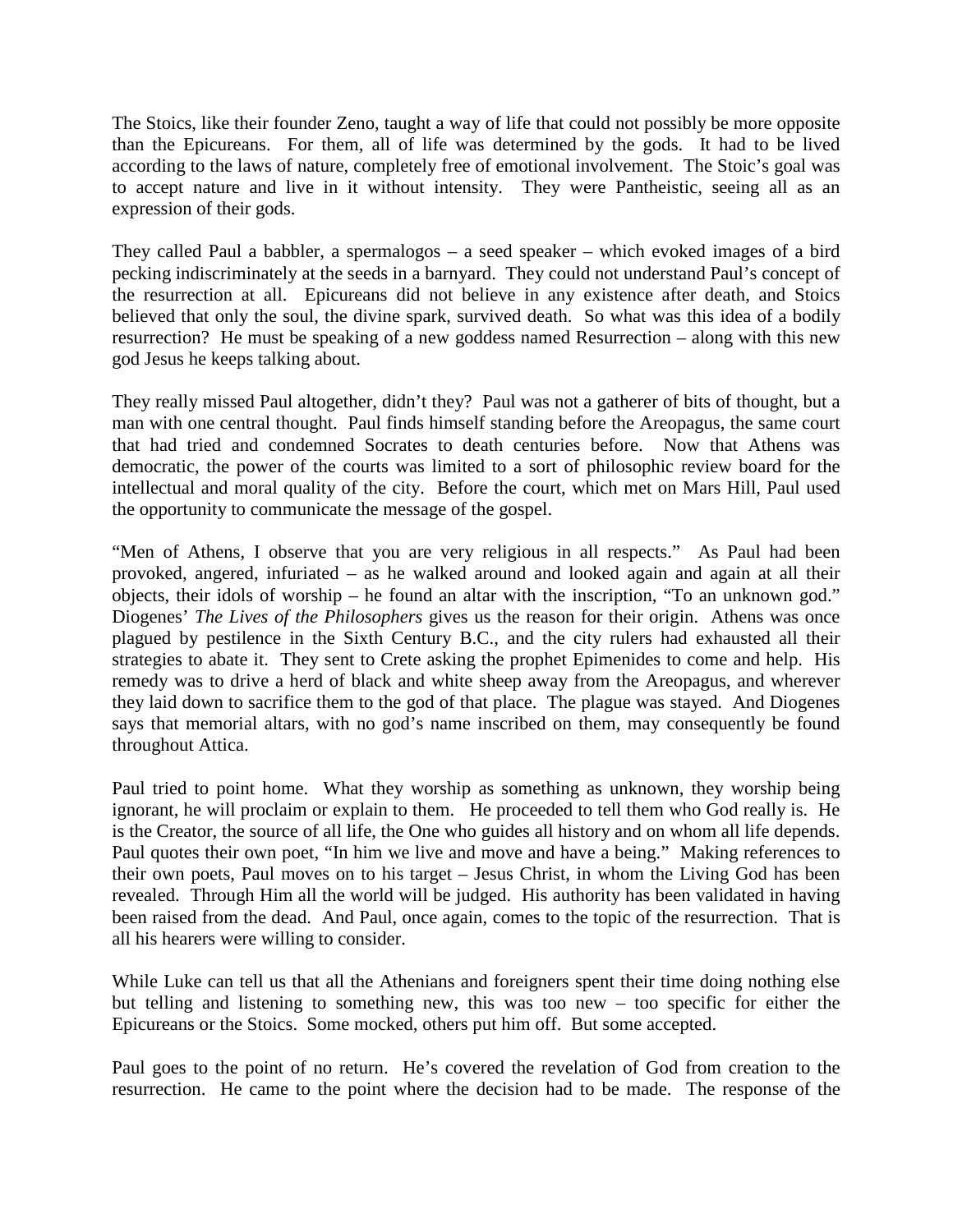hearers we find in verses 32-34. It's important because these options are the only options that still face men today as they ponder, as they face, the resurrection of Jesus. We can laugh it off, put it off, or take it in.

Paul had proclaimed the message of repentance, the message of judgment, the fixed day of the Great Day of the Lord – the resurrection from the dead as proof. And some of them began – notice verse 32 – to sneer.

# **I. WE CAN LAUGH IT OFF**

Your translation may have the word "mocked." They sneered, they mocked, they made fun of him. With their academic achievements and intellectual prowess, they were unable to understand the simplicity of the gospel. Because they were unable to understand, they made fun of it. They mocked. Every generation – and ours is no exception – has mockers, those who make fun and make light of the Gospel.

**Fred Craddock tells a story about some fraternity brothers who had planned to do their fraternity skit as a parody of evangelical religion. Each fraternity brother had his role: some were the "amen" corner, one led the music, and one was the preacher.**

**They were practicing in the drama hall of the university, and they acted out the skit, preaching on sin – hot, hell, fiery! "Amen, alleluia," the fraternity brothers cried out from their seats. When the "preacher" gave the invitation again in mockery, a janitor in the auditorium came forward and knelt, asking for forgiveness.** 

**You see, the power is in the message, not the messenger. You might mock the messenger, but the message is powerful.**

In a sermon by General William Boothe, he said, **"If you ever go to hell, keep your eyes open for a man huddled in the corner counting. You'll hear him. 'One, two, three...twentyeight, twenty-nine, thirty.' Then you'll understand. That's Judas, counting his thirty pieces of silver. You'll hear him muttering to himself, 'I sold Him for thirty pieces of silver.' The truth of the matter is that Judas didn't sell Jesus. For thirty pieces of silver, Judas sold himself. He made the mistake he wouldn't admit. And now, through all of eternity, he counts his silver. If you ever go to hell, you'll see Judas. And he'll come over to you and say, 'Here's what I sold Him for.' And then he'll show you his silver. He'll look you in the eyes and say, 'Here's what I sold Him for. What price did you command for your soul?'"**

Judas wanted a god who made good business sense. The philosophers of the Areopagus wanted a god that made intellectual sense. What kind of god are you looking for? The turning point in your life will come when you stop thinking of the god you want, and start seeking the God who is, the God of scripture.

## **II. WE CAN PUT IT OFF**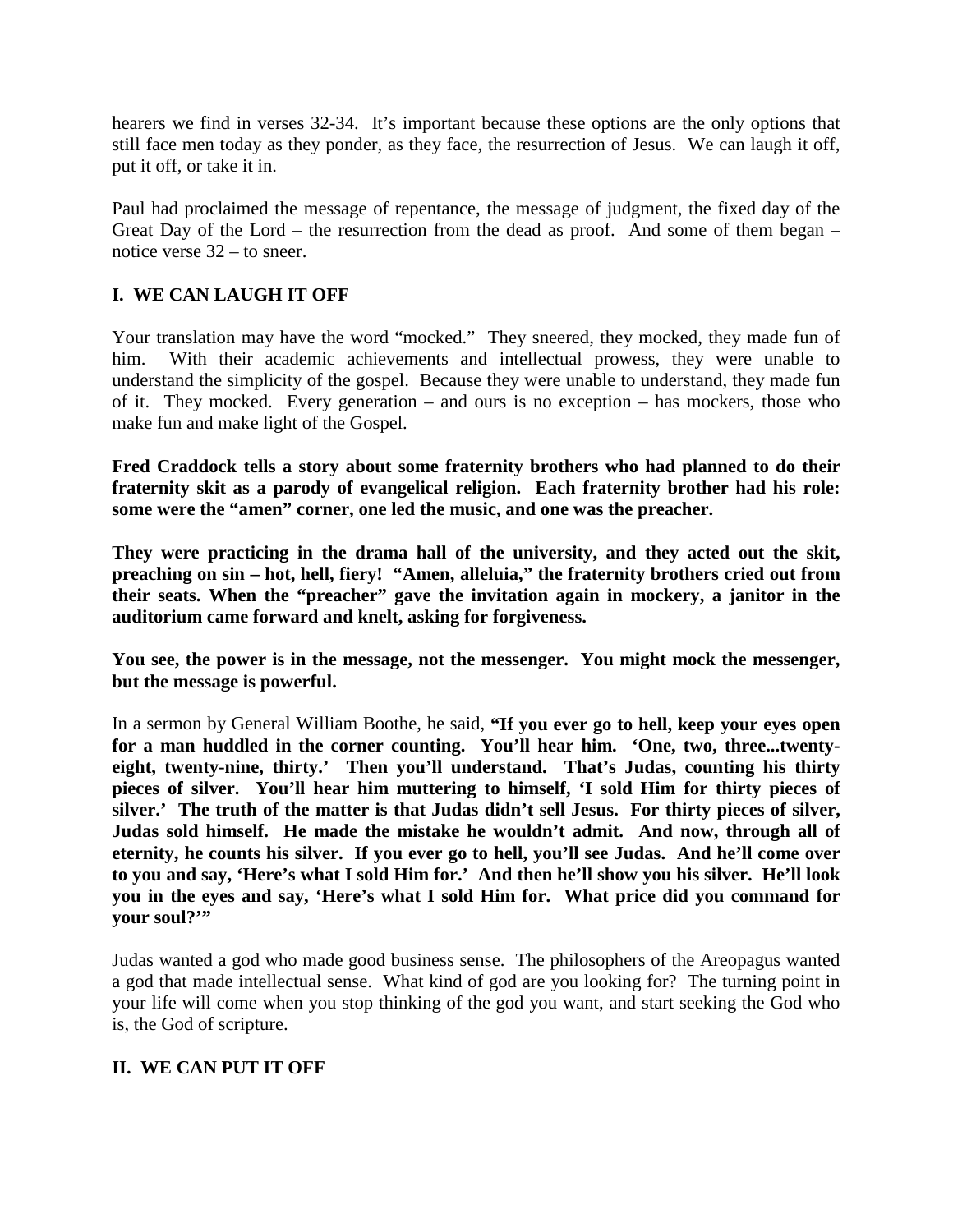There's another way – for some in the crowd that day as Paul preached in the Areopagus – there is another way they responded on that day. And there is another way you'll respond on this day – some of you here in the congregation, some of you by way of television. In fact, I think it's the most dangerous response to the gospel of all – even more dangerous, believe it or not, than mocking.

People like to think they're in control of their own lives, their own calendar. The most common of the excuses we hear for putting off the decision of committing one's life to Christ –

I am waiting – waiting for something. Waiting to clean up my life – changes I need to make first. There are people here, people listening and watching, people who need to make decisions about Jesus Christ. Some of you need to come and just profess Him publicly as your Lord and Savior. Jesus has no secret disciples. Some of you need to schedule your baptism – you've put it off. You're waiting. Some need to come and join the church. As a Christian, you need to be part of God's army, doing the thing that God wants you to do. Some of you need to rededicate your lives. You've lived publicly in such a way that casts doubt on your faith in Christ. So, publicly, you want to say, "I will be an exclamation point for Him. I want to love Him and serve Him." Maybe God has called you to a particular task in Kingdom service, and you would share that. God wants you to. There are people here today – today – who need to make decisions. I know there are people here who need to make decisions. You know what your decision needs to be – you already know what God is calling you to do, but you simply put it off.

Not only do you need to make a decision, and not only do you know what that decision really is, but you know, thirdly, you intend to make that decision. As Frank Pollard says, **"Is there anyone here who doesn't want their life to please God? Is there anyone here who does not want to leave this world as a Christian and go to heaven for eternity? Is there anyone here who doesn't want his life to be filled with peace that passes understanding, with joy unspeakable and imbued with a power from on high that God promises to those who give their lives to Him?" I think not. Oh, I believe you intend to do it, but unless you are keenly convicted or spiritually blessed with insight and wisdom, you probably don't intend to do it today. And when you postpone, you gamble. You gamble with your destiny. You gamble with your life. And you gamble with other people's lives – lives that you ought to be influencing. You do something to yourself when you say, "No, not now, later on, one day, maybe next Sunday. I'm going to do it. I know I need to do it. But not today."**

But what awful indecision. Some of you are so indecisive you remind me of Dr. Seuss' Zoad.

**Did I ever tell you about the young Zoad Who came to two signs at a fork in the road? One said, "To Place One," and the other, "To Place Two." So the Zoad had to make up his m ind what to do.**

**Well, the Zoad scratched his head and his chin and his pants, And he said to himself, "Now, I'll be taking a chance. "If I go to Place One, that place may be hot. "So how do I know if I like it or not?**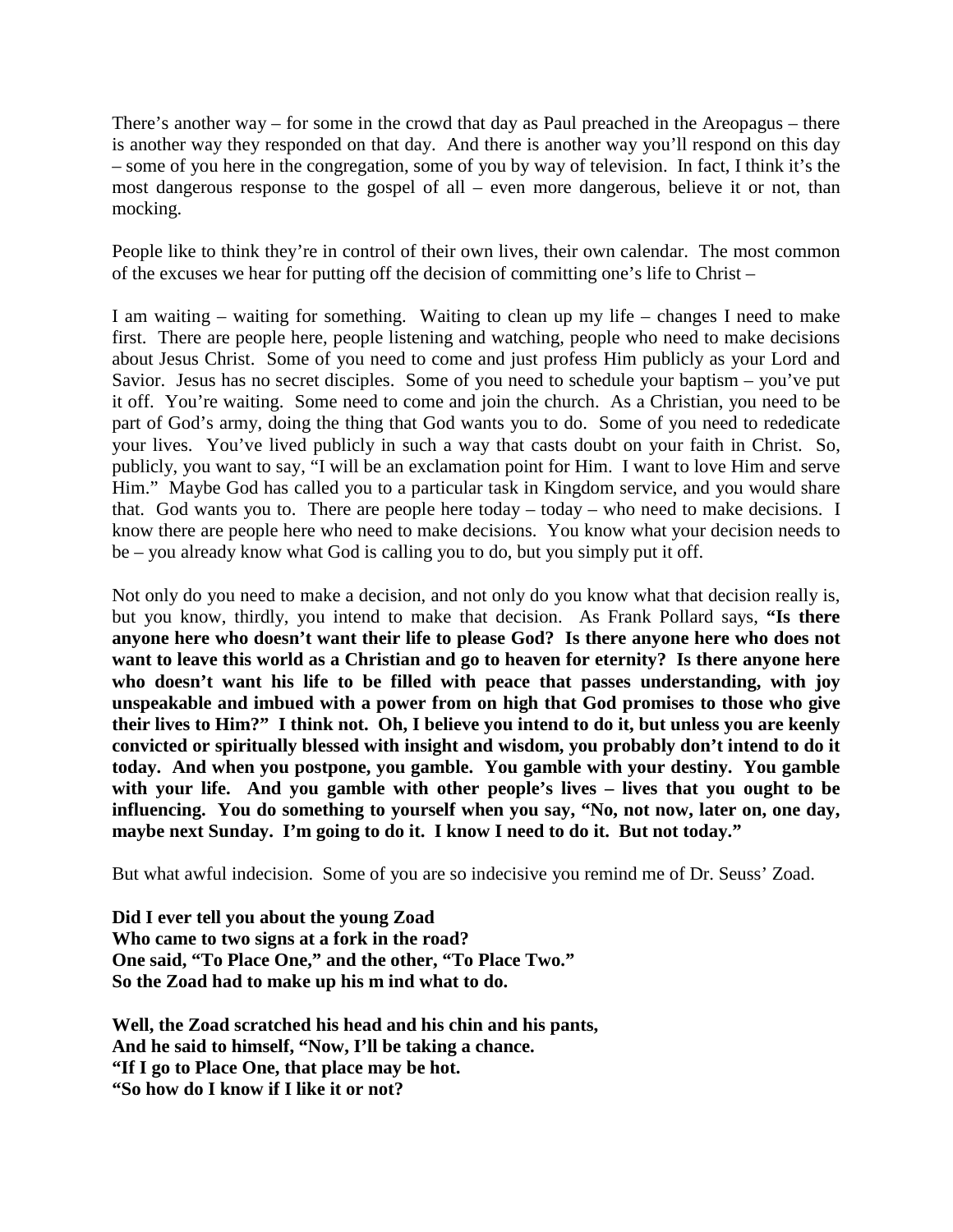**"On the other hand, though I'll feel such a fool "If I go to Place Two and I find it's too cool. "In that case, I may catch a chill and turn blue. "So Place One may be the best – not Place Two.**

**"On the other hand, though, if Place One is too high, "I might get a terrible earache and die. "On the other hand, though, if Place Two is too low, "I could get some terribly strange pain in my toe. "So Place One may be the best."**

**So he started to go, and he stopped and he said, "On the other hand – on the other hand, other hand, other hand...." And for thirty-six hours and one-half, That Zoad made starts and made stops at that fork in the road, Saying, "No, don't take a chance. You may not be right." Then he got an idea which was wonderfully bright. "Play safe," cried the Zoad. "I'll play safe. I'm no dunce. "I'll simply start off to both places at once."**

#### **And that's how the Zoad, who would not take a chance, went no place at all with a split in his pants.**

We may argue that we do not have all the information we need to make a decision. We may never have all the information. We're always going to accept Jesus tomorrow.

Today, the Lord declares, is the day of salvation. Will you come to him?

## **III. WE CAN TAKE IT IN**

There was a third response made that day when Paul preached before the Areopagus. There's a third choice before us today.

Notice verse 34.

Some men joined him and believed, among them also was Dionysius the Areopagite and a woman named Damaris and others with them.

Two believers here in Athens. One male, another, a female. The Areopagus council consisted of about 30 members, according to the best evidence. Dionysius, even if he were the only convert from among the court, would have made Paul's sermon all the worthwhile.

Paul was determined to preach the gospel, to preach Christ, and to preach Him crucified. The climax of the sermon is the resurrection of Christ. It received predictable responses then, and it receives predictable responses now. Some mocked, some put off, and some took it in.